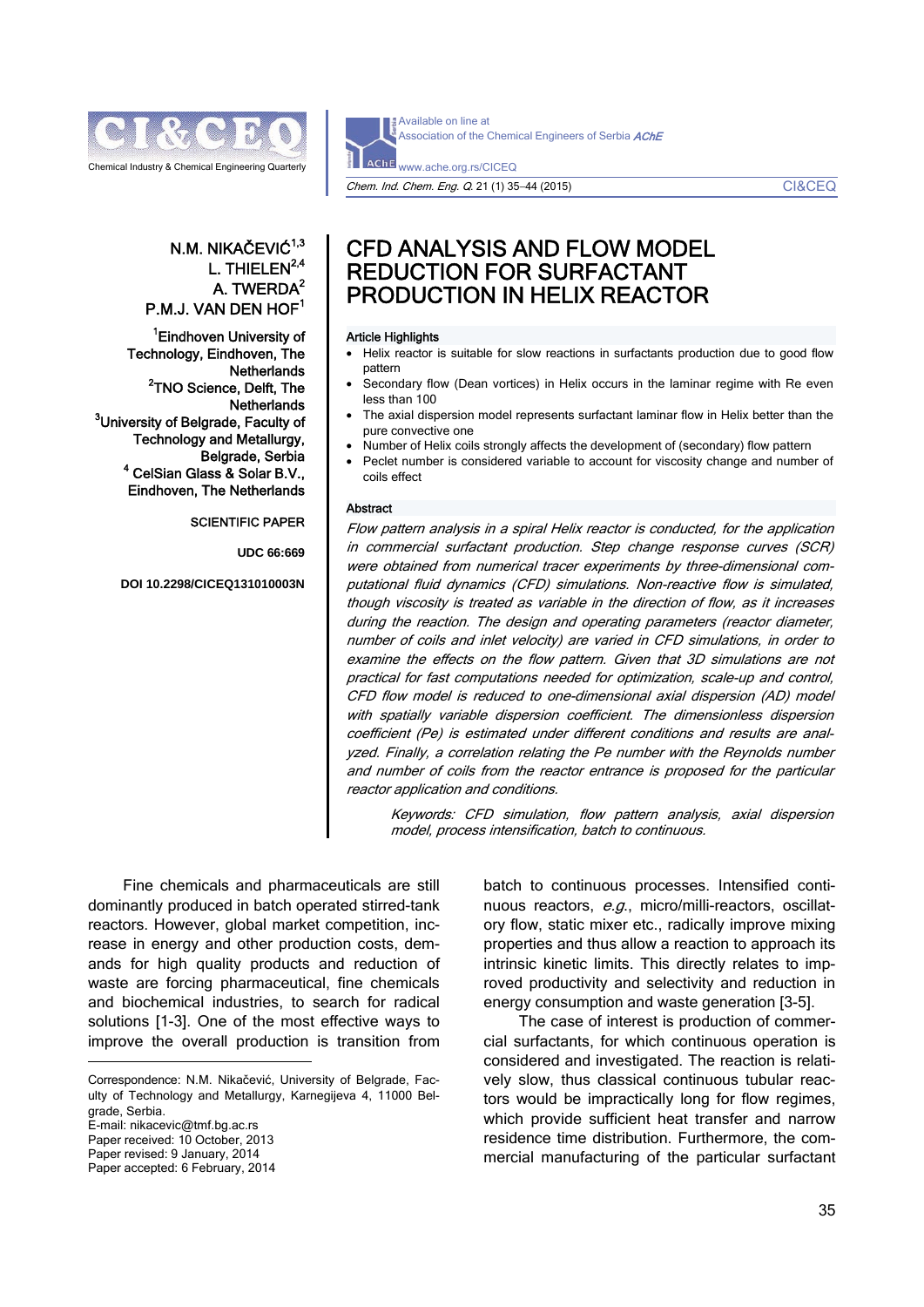requires large capacities, thus microreactors are not suitable due to their size and numbering-up issues. Therefore, the selected reactor is TNO Helix, which is designed as a helicoidal tube (Figure 1). This type of reactor enables very good radial mixing of fluid, due to the presence of socalled secondary flow – Dean vortices in a spiral tube, as illustrated in Figure 1 [6,7]. In the Helix, plug flow is approached with low Re numbers which correspond to laminar regime in a straight tube. The Dean vortices enhance mixing enabling high mass and heat transfer rates [6,7]. Further, the Helix's compact design and the use of moderate diameters (cm scale) could provide sufficient capacities, making it potentially suitable for industrial-scale production.



Figure 1. TNO Helix reactor. Typical construction and an illustration of the secondary flow (Dean vortices) inside the helicoidal tube (adapted from ref. [7] with permission).

However, in the case of particular surfactant production, relatively low Re numbers are to be applied (lower then 100), since necessary residence times are quite long, and viscosity is rather high. Furthermore, viscosity increases during the reaction, thus Re number is decreasing. Moreover, for moderately low number of Helix coils, which could be expected for this application, the desired flow pattern may not be fully developed. For the reasons listed, the flow pattern in Helix is complex and may deviate from plug flow, which is investigated in this work via detailed numerical computational fluid dynamics (CFD) simulations. Given that 3D simulations are not practical for fast computations needed for optimization, scale-up and control, the goal of this work is to reduce CFD flow model to one-dimensional axial dispersion (AD) model with spatially variable dispersion coefficient.

### NUMERICAL EXPERIMENTS – CFD SIMULATIONS OF HELIX REACTOR

The objective is to investigate the flow of moderately viscous fluid in spiral Helix and to examine the influence of fluid velocity, tube diameter and number of coils on the radial and axial mixing. For this purpose, three-dimensional CFD simulations of surfactant flow in Helix have been performed. It is anticipated that radial mixing is excellent, due to the presence of secondary flow and Dean vortices [6,7]. Therefore, the focus is on axial mixing and CFD simulation results are used to extract step change response curves (SCR). These numerically obtained SCR curves are the base for the CFD model reduction to one-dimensional AD model and derivation of Peclet (Pe) numbers – dimensionless axial dispersion coefficients. Further, the influences of flow conditions (velocity) and reactor geometry (diameter and number of coils) are analyzed. Finally, an empirical correlation that relates Pe numbers with Re and number of coils is offered, which could be used for one-dimensional modeling of surfactant production in Helix reactor.

Kinetic viscosity of the reaction mixture for the surfactant production increases as the reaction propagates, starting from around 0.008 Pa s and ending at 0.03-0.042 Pa s. Obviously, liquid viscosity decreases with the increase of temperature. The change of viscosity along the reactor due to reaction propagation is taken into account in the CFD model, through an empirical correlation. The dependence of viscosity on reactant conversion and temperature is investigated experimentally. The apparent viscosity of the reaction mixture was measured using Brookfiled LVT viscometer in a stirred tank operating at 30 or 60 rpm. Viscosity was measured at different reaction conversions. from 0 to 100%, and different temperatures, from 22 to 70 °C. The Arrhenius type empirical correlation was set:

$$
\mu(Z,T) = \mu_0 \exp\left(aZ + \frac{E}{RT}\right) \tag{1}
$$

where  $Z$  is reactant conversion,  $R$  is gas constant and  $T$  is temperature. Experimental results have been used for the estimation of parameters in gPROMS and resulting values are:

 $\mu_0 = 1$ mPa s,  $a = 1.51$   $E = 5229$  J/mol

Correlation is validated by the comparison of calculated and measured viscosities under given experimental conditions. The agreement is fairly good, with the average relative error of 9.8% and standard deviation ranging from 0.001 to 0.007. Estimation results passed optimization tests – fit test with weighted residual and correlation matrix. The results show that predicted viscosity is slightly overestimated, especially for higher temperatures. Nevertheless, it can be used with acceptable confi-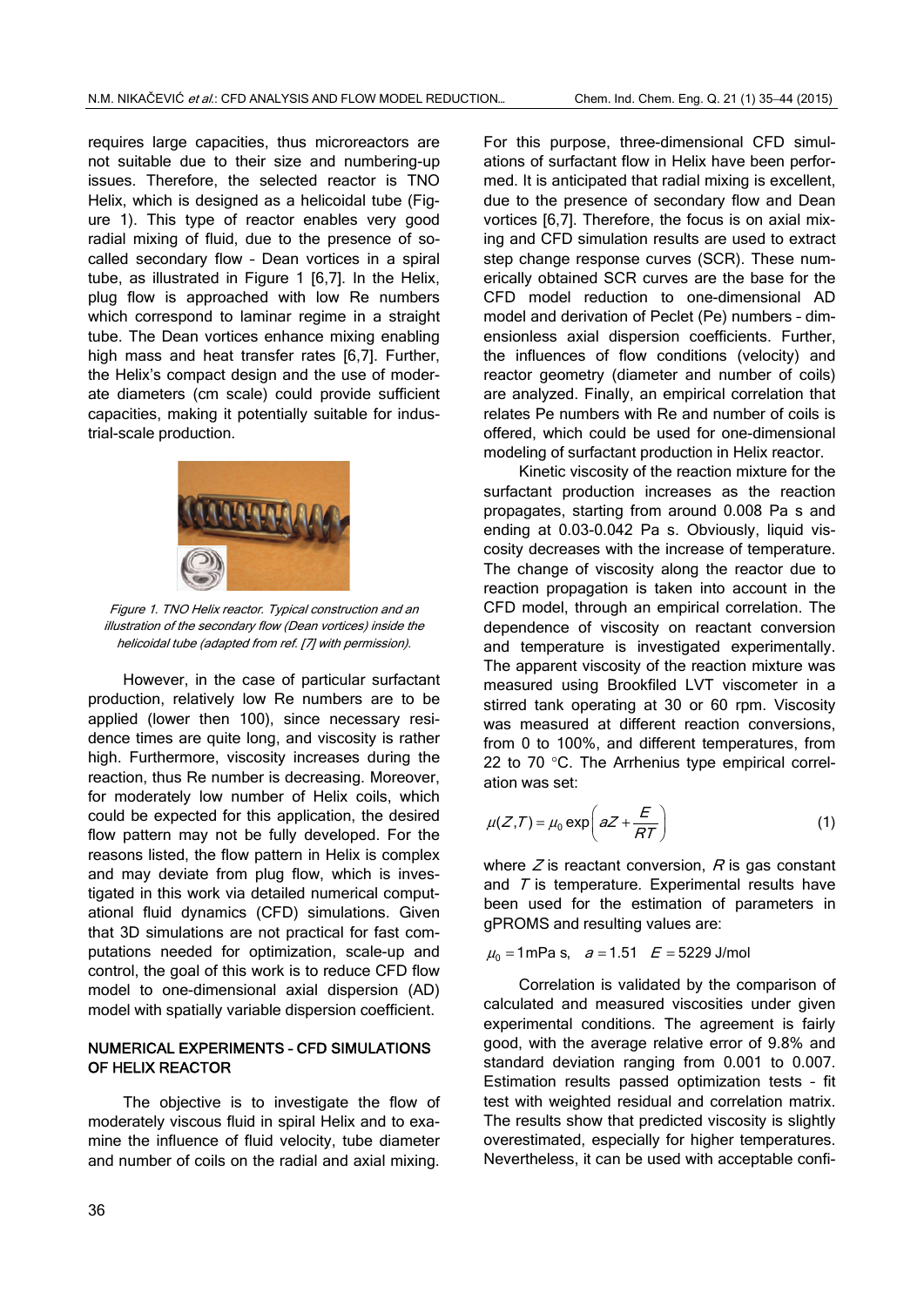dence for the simulation of the particular flow in the Helix.

The reaction kinetics is not included in the CFD model. Nevertheless it is assumed that viscosity is changing along the reactor as in Eq. (1) and that it reaches the value that corresponds to 100% conversion at the end of the reactor (no matter how long it is). This assumption implies that the reactant conversion is changing linearly along the reactor length and thus at the end of the reactor, full conversion is achieved  $(Z)$  equals to the dimensionless position along the reactor,  $\xi$ ). This is a rather rough approximation for the reaction propagation, but for viscosity it gives an acceptably good physical picture. Further, CFD flow analyses are carried out at isothermal conditions and physical properties at 50 °C are used (density is 989.3 kg/m<sup>3</sup>). Figure 2 shows the 3D Helix geometry model and how viscosity changes along the reactors with 3 and 12 coils (windings).

The CFD model is computed using CelSian's software package X-stream, with a solver based on finite volume element method, solving Navier-Stokes equations in laminar regime (details in references [8,9]). The grids in the X-stream are 3D multi-block structured, body-fitted, and the code is fully parallelized [8]. The 3D geometry and mesh is constructed in Gambit, with a dense mesh consisting of 230,000 cells per winding (coil). TNO Helix standard geometry ratios, between tube diameter, coil diameter and coil pitch have been used [6]. The current model, geometry and mesh are formulated on the basis of previously developed Helix models [9,10]. Overall, 11 numerical experiments are performed. In order to study the influence of the parameters on the flow pattern, different inlet velocities, tube diameters and number of coils are used, according to Table 1. Table 1 also presents inlet and outlet Re numbers corresponding to the chosen velocity, diameter and viscosity (calculated using Eq. (1)). The conditions have been selected to cover ranges of Re numbers and reactor lengths that provide sufficient residence time needed for the surfactant production. Furthermore, in the tubes of different diameters, flow similarity is kept (same Re number profiles), which would be a reasonable scale-up strategy.

Table 1. Conditions for CFD 3D simulations of the flow pattern in Helix reactor

| Exp.No. | <b>Diameter</b><br>mm | No. of<br>coils | Inlet velocity<br>$u_{av}$ / mm s <sup>-1</sup> |      | Inlet Re Outlet Re |
|---------|-----------------------|-----------------|-------------------------------------------------|------|--------------------|
| 1       | 16                    | 3               | 5                                               | 13.5 | 3.0                |
| 2       | 16                    | 3               | 7.5                                             | 20.2 | 4.4                |
| 3       | 16                    | 3               | 10                                              | 27.0 | 5.9                |
| 4       | 16                    | 3               | 15                                              | 40.5 | 8.9                |
| 5       | 16                    | 3               | 30                                              | 81.0 | 17.7               |
| 6       | 5                     | 3               | 31.4                                            | 27.0 | 5.9                |
| 7       | 50                    | 3               | 3.1                                             | 27.0 | 5.9                |
| 8       | 16                    | 6               | 10                                              | 27.0 | 5.9                |
| 9       | 16                    | 9               | 5                                               | 13.5 | 3.0                |
| 10      | 16                    | 12              | 10                                              | 27.0 | 5.9                |
| 11      | 50                    | 6               | 3.1                                             | 27.0 | 5.9                |

As mentioned above, the goal is to obtain step change response curves out of the CFD simulations. Thus, numerical dynamic tracer experiments are performed with a step change in concentration of the "tracer" (from 0 to 1) at the inlet. Obviously, the "tracer" has identical physical properties as the "basic" fluid, for which stationary flow simulation was done before the introduction of the tracer (initial conditions). After the step change, concentration of the tracer is registered in time at the reactor exit, for each experiment. Figure 3 presents selected cross-section profiles of tracer con-



Figure 2. Viscosity profile for the surfactant production in Helix with: a) 3 coils, b) 12 coils.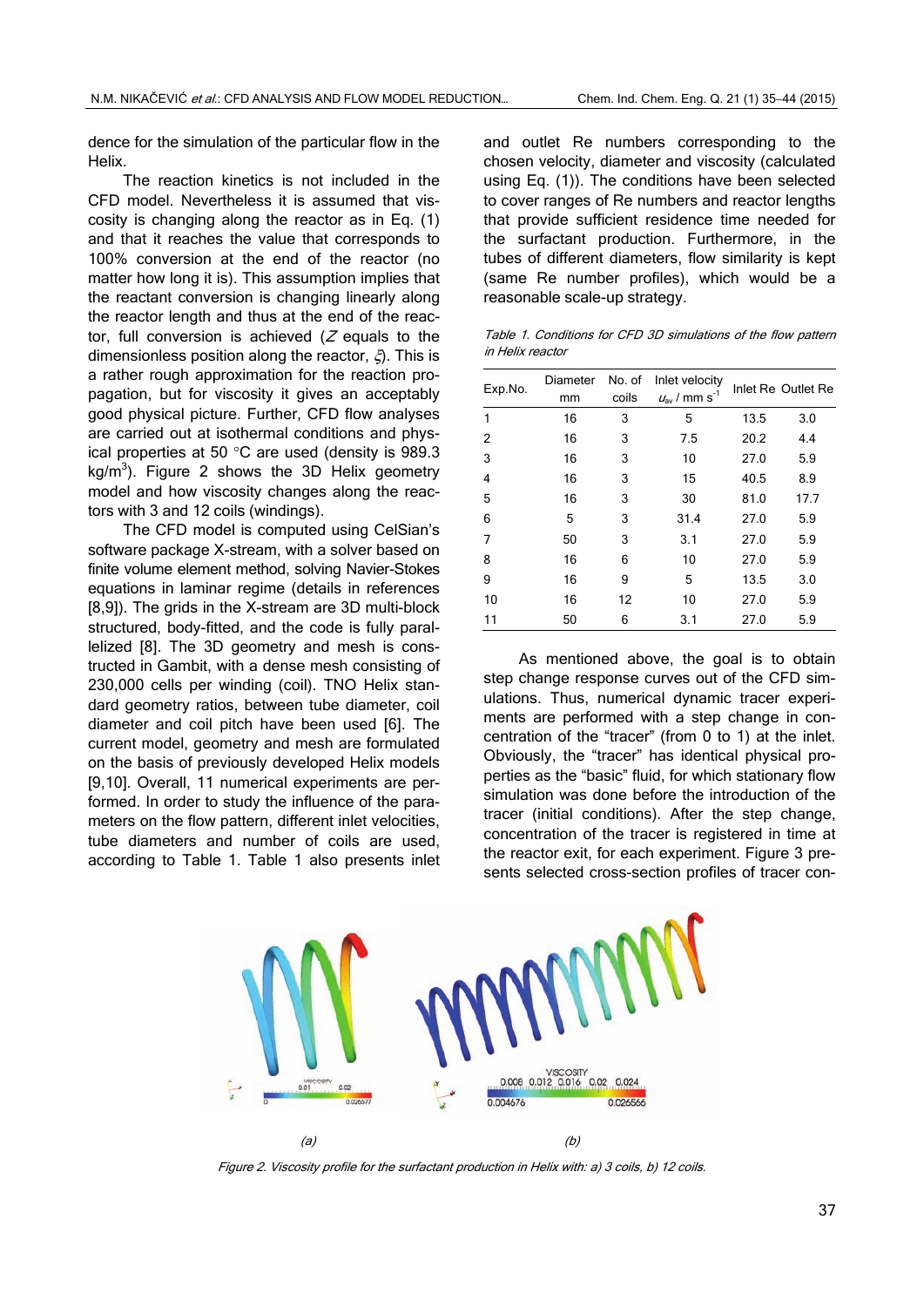centrations at the exit, at the theoretical mean residence times of the tracer (=  $L/u<sub>av</sub>$ ).

Concentration fields in Figure 3, as assumed, confirm existence of the secondary flow, visible in the graph, even with low Re numbers and laminar flow conditions. Comparison of Figure 3a and b show that higher inlet velocities (higher Re) create the secondary flow (Dean vortices) more intensively, as it may be expected. Figure 3c demonstrates that a high number of coils (12) provides much more homogeneous concentration field than the Helix with 3 coils (Figure 3b). Thus total number of coils in Helix appears to be an important factor. Concentration fields in Figure 3d and e are almost identical, which proves that a coil diameter does not influence the mixing, if the same Re profiles are applied at different scales. Comparison of subplots 3f and 3e confirms that a higher number of coils (6 against 3, for the same flow conditions and diameters) provides more effective radial mixing.

As the objective of the work is to offer a onedimensional flow model, further analysis concentrates on axial dispersion, which would lump the non-ideality of the flow. Therefore, SCR curves (F curves), as the responses on step change at input, are obtained at the exit, for each experiment. F curves are also gathered at more axial positions through the reactor (every half of a coil, after a first coil) in order to get more information. F curves are obtained by spatial cross-section averaging of the tracer fraction at a certain point. Figure 4a and b present F curves obtained from CFD simulations for all 11 experiments, at the outlet of the reactors. The S-shape curves presented in Figure 4 confirm that there is considerable axial mixing, and that axially dispersed plug flow model could be suitable for the flow model reduction.

### CFD MODEL REDUCTION TO AD MODEL WITH VARIABLE DISPERSION COEFFICIENT

Numerically obtained (CFD) F curves have been used for estimation of the axial dispersion coefficient  $(D)$  and corresponding dimensionless mixing number – Peclet (Pe) number – for the axial dispersion plug flow model. The higher the Pe number, the less axial mixing is present and the flow approaches the ideal plug flow pattern. Further on, the influences of flow conditions and reactor design characteristics on estimated Pe numbers are analyzed. As demonstrated earlier, spiral design of tubes facilitate plug flow pattern behavior. However, for relatively small number of coils and low velocities characteristic for this study, it is anticipated that axial dispersion decreases along the tube as the fluid passes through the coils. Further, the viscosity increases along the reactor, thus the Pe number is considered to be axially variable.

The dynamic material balance for a tracer is set and Pe numbers are estimated at different positions, for different experimental conditions. For any given experiment j characterized by a superficial fluid velocity  $(u_{av})$ , given measurement point k characterized by a certain length from the reactor inlet  $(L_k)$ , the tracer material balance is:

$$
\frac{\partial X_{j,k}}{\partial t} = -\frac{u_{\text{av},j}}{L_k} \frac{\partial X_{j,k}}{\partial \xi} + \frac{D_{j,k}}{L_k^2} \frac{\partial X_{j,k}}{\partial \xi}
$$
(2)



Figure 3. Tracer concentration profiles at the Helix exit at the theoretical mean residence times; experiments: a) 2, b) 5, c) 10, d) 6, e) 7 and f) 11 (conditions given in Table 1).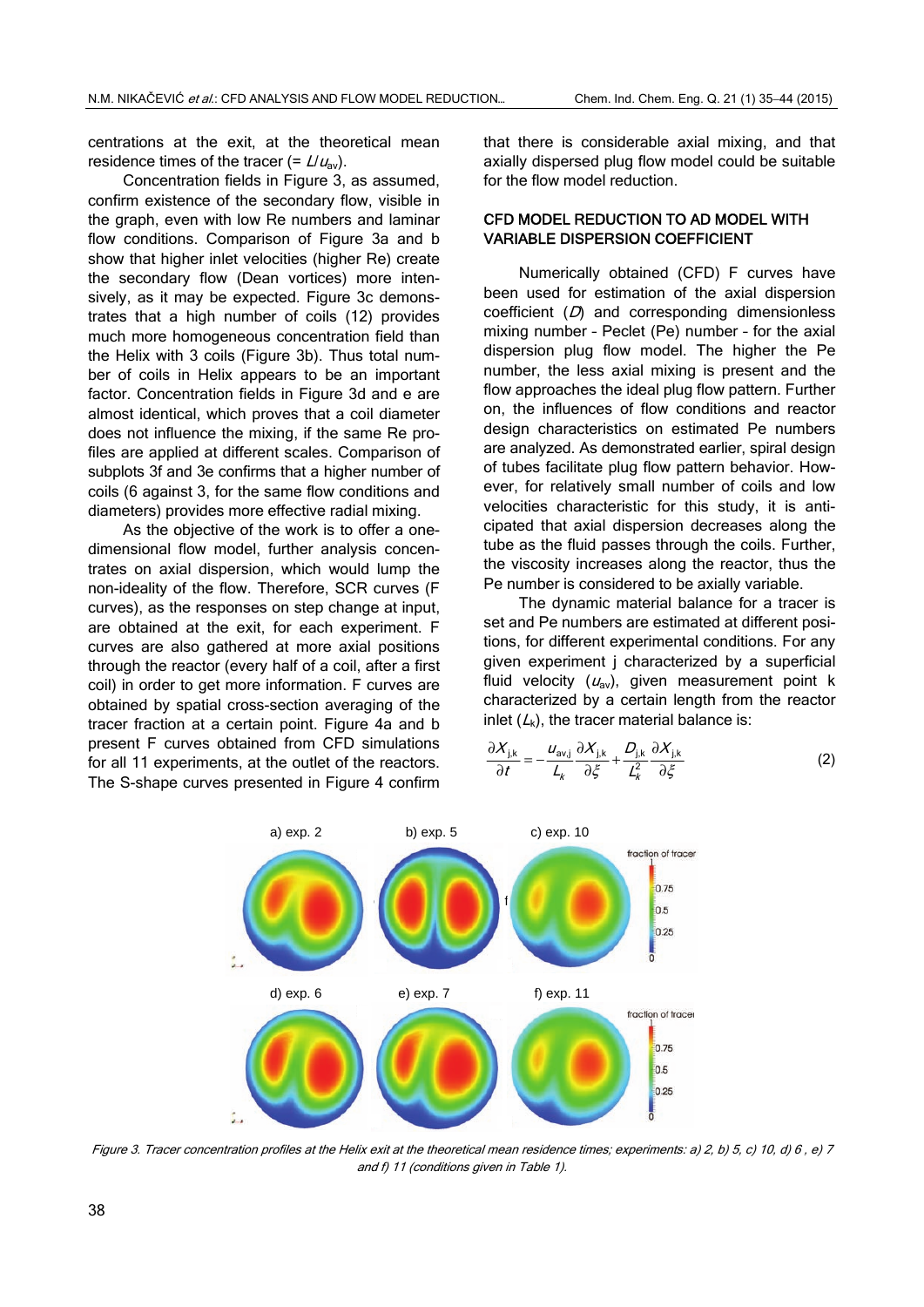

Figure 4. Step change response curves (F) for Helix reactor obtained from CFD 3D simulations, under different conditions presented in Table 1: a) experiments 1-6,8, b) experiments 7,9-11.

$$
P e_{j,k} = \frac{u_{av,j}L_k}{D_{j,k}}
$$
 (3)

For the axial dispersion model, Danckwerts' boundary conditions are applied. For step change at reactor inlet, the condition is:

$$
X_{j,k,in} = 1 + \frac{D_{j,k}}{U_{\text{av},j}} \frac{\partial X_{j,k,in}}{\partial \xi}
$$
 (4)

For the reactor exit, the boundary condition is:

$$
\frac{\partial X_{j,k,\text{out}}}{\partial \xi} = 0 \tag{5}
$$

The axial dispersion coefficient (Eq. (2)) and subsequent Pe number (Eq. (3)) are estimated after the inlet zone, where the flow pattern is still not developed to be represented by plug flow with axial dispersion. This inlet zone spreads to the end of the first coil. Parameter estimations are done in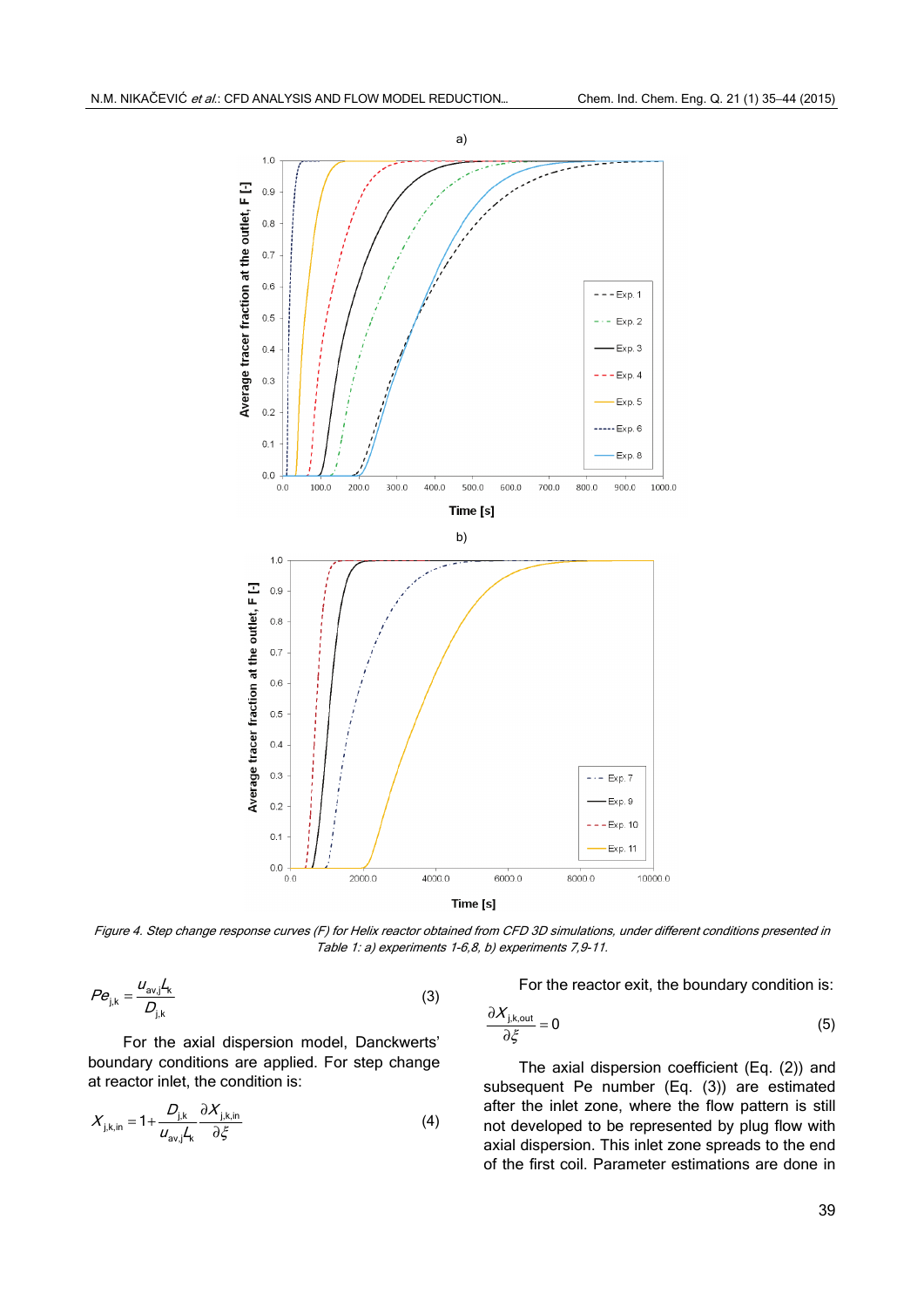gPROMS software, using specific toolbox for parameter estimation (dynamic optimization program). Overall, 78 Pe numbers were estimated from 11 experiments, under the conditions given in Table 1. All estimations passed necessary optimization tests (fit test with weighted residual, t-value confidence test, variance-covariance matrix) and the standard deviations were in the range from 0.62 to 0.9.

The estimated Pe numbers are presented in Figure 5a–d. In Figure 5a, Pe numbers are plotted against Re numbers for the first five experiments, with the same diameter (16 mm) and total length of 3 coils. The lines connect Pe numbers at different positions along the reactor – after 1 coil, after 1.5 and so on. It is noticeable that the Pe number slightly increases with the increase of the Re number. To reiterate, Re numbers are decreasing along the reactor due to the increase of viscosity. Figure 5a also shows that the distance from the inlet has

more effects on Pe number than Re number. This is more evident in Figure 5b where the Pe numbers for three experiments with the same inlet velocity (10 mm/s), and diameter, but different total number of coils, are presented. It is visible from Figure 5b that the Pe number increases down the reactor, even though the Re number is decreasing. It should be noted that the reactor inlet corresponds to higher Re numbers (right hand side of the plot).

The influence of the axial position from the inlet and number of coils on the Pe number is also displayed in Figure 5c. In this figure, the line connects experiments with the same velocity at the same reactor diameter (16 mm). Figure 5c demonstrate a sharp rise of the Pe number with the increase in the number of coils – positions from the inlet. Almost all experiments follow the same trend. Only the results for experiment 9 deviate significantly and Pe numbers were unexpectedly high.



Figure 5. Estimated Pe numbers vs. Re numbers (a and b) and vs. position along the Helix (c and d). a) Lines connect different positions in the three-coil reactors. b) Lines connect positions in different reactors - inlet is on the right hand side (same diameter, different number of coils). c) Lines connect positions along the reactor (same diameter, different inlet velocities). d) Lines connect positions along the reactors of different diameter and number of coils.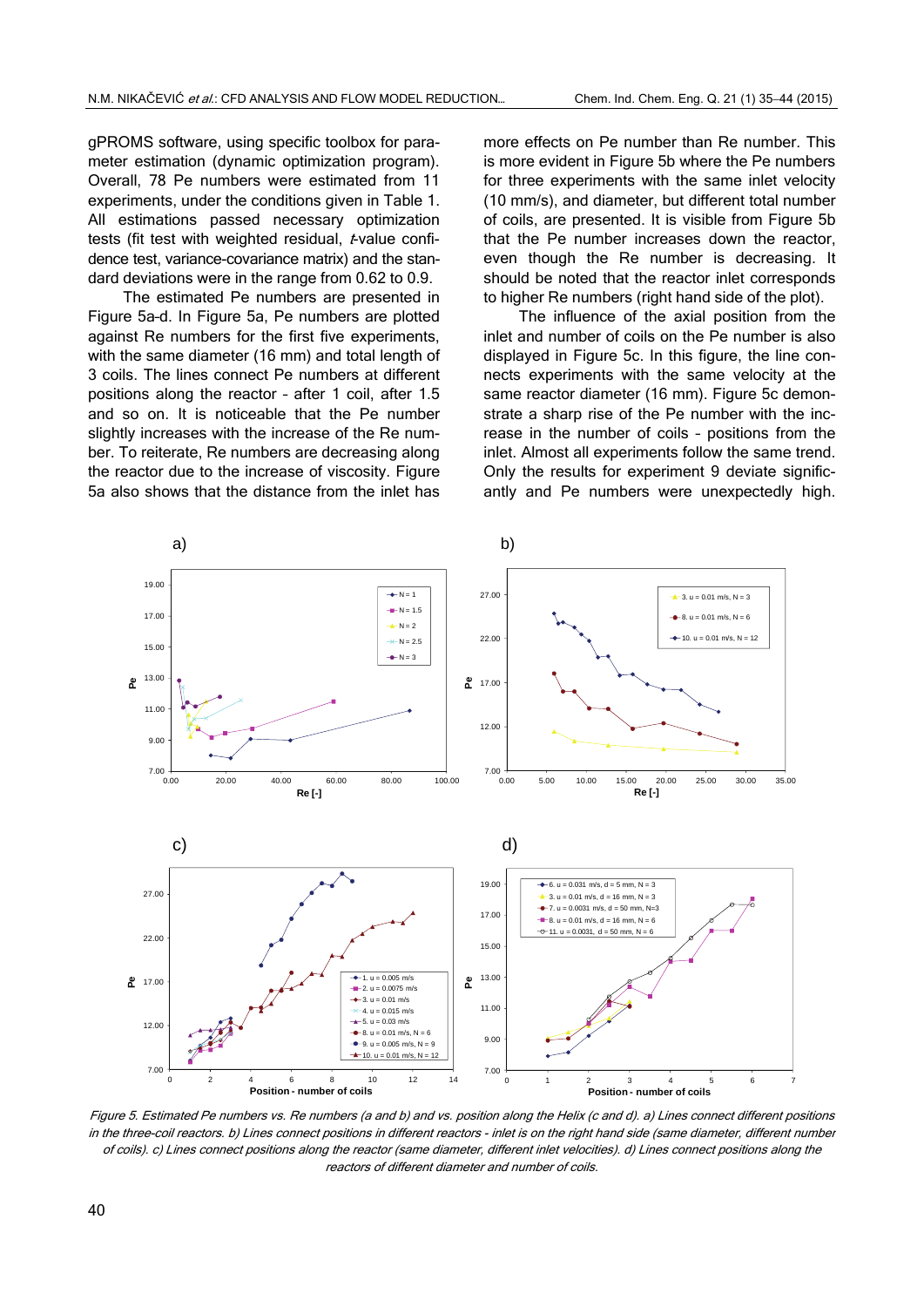Since these Pe numbers fall far out of the region of the other experimental values they were not considered for deriving the Pe number empirical correlation.

The influence of reactor diameter can be analyzed with plots in Figure 5d, which displays Pe numbers vs. position along the reactors of different diameters (5, 16 and 50 mm) and two total numbers of coils (3 and 6). The inlet velocities in different-sized reactors are set to give the same Re profile in reactors (flow similarity). It can be seen that the diameter has modest influence, if the same Re number profile is applied at different scales. This figure also demonstrates that the influence of the position from the inlet diameter is the most significant factor. Therefore, a reactor diameter will not be included in the Pe number correlation directly, as it has a minor influence. Obviously, it is included in the Re number, thus appearing indirectly.

The presented analysis results in a dimensionless "empirical" correlation for Pe number, which is variable along the reactor position  $(\xi)$ . It relates the Pe number with the axially variable Re number and the number of coils from the inlet. A non-linear regression was performed in MATLAB and the resulting correlation is:

$$
Pe(\xi) = 6.42 \text{Re}(\xi)^{0.07} N(\xi)^{0.45}
$$
 (6)

The number of coils, N, is related with the position, for a standard design of Helix reactor, as:

$$
N(\xi) = \frac{\xi L}{12\pi d} \tag{7}
$$

where  $d$  is reactor diameter and  $L$  is overall reactor length. Reynolds number is calculated as usual:

$$
\text{Re}(\xi) = \frac{\rho u_{\text{av}} d}{\mu(\xi)}\tag{8}
$$

where  $\rho$  is the average density, and viscosity depends on axial position (conversion) as defined in Eq. (1). The correlation holds for the following range of variables  $3 <$  Re  $<$  80, 1  $<$  N  $<$  12 and 5  $<$  $d$  < 50 mm. In an overall reactor model, the Pe number for a first coil needs to be calculated as well. Therefore, for the first coil, Eq. (6) is reduced to:

$$
Pe(\xi) = 6.42 \text{Re}(\xi)^{0.07}
$$
 (9)

The correlation has an  $\mathcal{R}^2$  value of 0.97, average relative error of around 7% and standard deviation of 4.2, and it is also validated by simulations. The flow through Helix was simulated using AD model defined in Eqs. (2)-(5) with variable Pe number, calculated by Eqs. (6) and (9) under particular experimental conditions. The resulting F curves were then compared with experimental CFD curves. Moreover, additional F curves were calculated using a pure convective laminar flow model (CON) in order to compare models and to justify the choice of the axial dispersion model. The pure convective model would be suitable for the particular surfactant flow in a straight tube, as the viscosity is considerably high, molecular diffusion coefficient is rather low and Re numbers are in laminar regime [11]. However, the presence of the secondary flow in the Helix ensures good radial mixing and thus the following analysis demonstrates that convective flow model is less accurate than AD model. The simple equations for F curve calculation according to CON model can be found in ref. [11].

Selected results for RTD curves are presented in Figure 6a–c. Figure 6a shows the comparison of F curves for three experiments performed in the same sized reactor ( $d = 16$  mm,  $N = 3$ ). So-called experimental curves (numerical CFD 3D) are plotted with dashed lines and labeled as 3D. The agreement between experimental curves and simulated curves using Pe correlation and AD model (solid lines, labeled as AD) is good for all experiments. Convective laminar flow model was presented for experiment 1 (dashed-point line, labeled CON). It can be seen that the AD model predicts the flow pattern better, especially after the initial period. At the beginning of RTD curve, the AD model predicts more axial mixing then it was obtained through rigorous CFD simulation. In this region, the convective flow model fits better, however, after that it considerably deviates from the CFD curve.

Similar trends are demonstrated in Figure 6b, where the results for three experiments are presented. Again, a 16 mm dimeter reactor is simulated, with the same inlet velocity, but different lengths (number of coils: 3, 6 and 12). Figure 10 demonstrates that agreement between AD model simulations and rigorous 3D model simulations is acceptably good. The discrepancy increases for the longer reactors, with more coils, where reduced AD model predicts more axial mixing than 3D model. This is a conservative result and as such can be accepted for the overall reactor modeling, especially as the discrepancy for the CON model is much higher, as it can be seen in Figure 6b.

Good agreement between reduced AD model and full 3D simulations are demonstrated for larger size Helix in Figure 6c. Again, the agreement is decreasing for the larger number of coils. In con-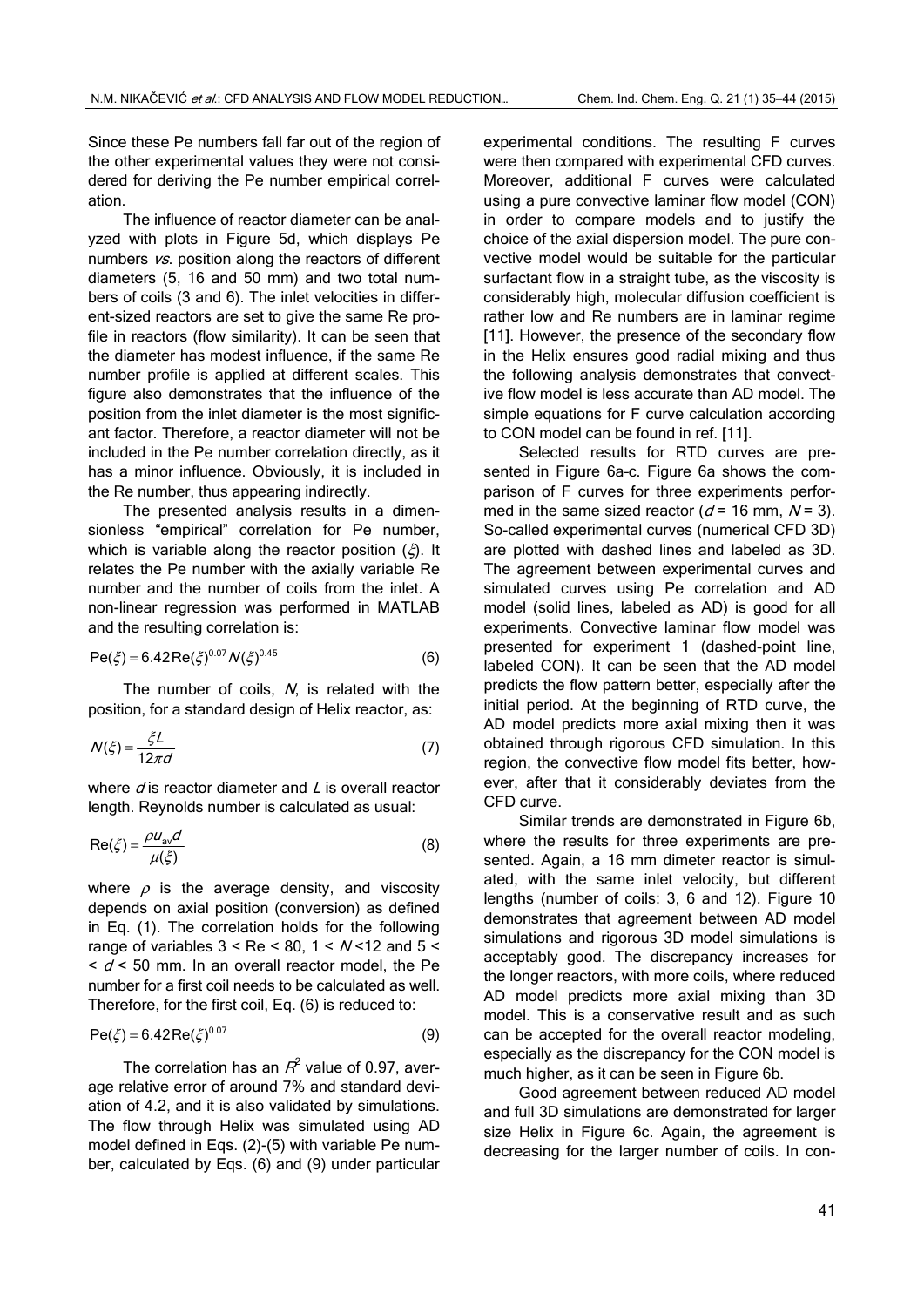

Figure 6. Comparison of F curves obtained from CFD simulations (label 3D), reduced AD model (label AD) and pure convective laminar model (label CON). a) Same reactor size (diameter and number of coils) and different velocities are used. b) Same reactor diameter (16 mm) and velocity, different number of coils are used. c) Same reactor diameter (50 mm) and velocity, different number of coils are used.

clusion, this graph proofs that the correlation (6) can be used for a prediction of a flow pattern in different sized Helix reactors (within investigated diameters), which is important information for scale-up.

#### **CONCLUSIONS**

The Helix reactor could be suitable for slow reactions, characteristic for fine chemical and pharmaceutical industries, as it exhibits good radial mixing with low superficial velocities, which correspond to laminar regime. In the case of surfactant production, with changeable viscosity during the reaction and low Reynolds numbers, CFD simulations of Helix demonstrated that there is still considerable axial mixing. The detailed CFD model was approximated with one-dimensional axial dispersion (AD) model, with spatially variable Peclet number. The Pe numbers, estimated from CFD results, depend significantly on the number of the coils from the entrance  $(M)$  and slightly on Re number. The first effect is caused by the slow formation of Dean vortices as the fluid passes through the coils. A correlation for Pe dependence on Re and N is proposed (holds for  $N < 12$  and Re  $< 100$ ). The investigation showed that, if Re profiles are kept constant at different scales (diameters 5–50 mm),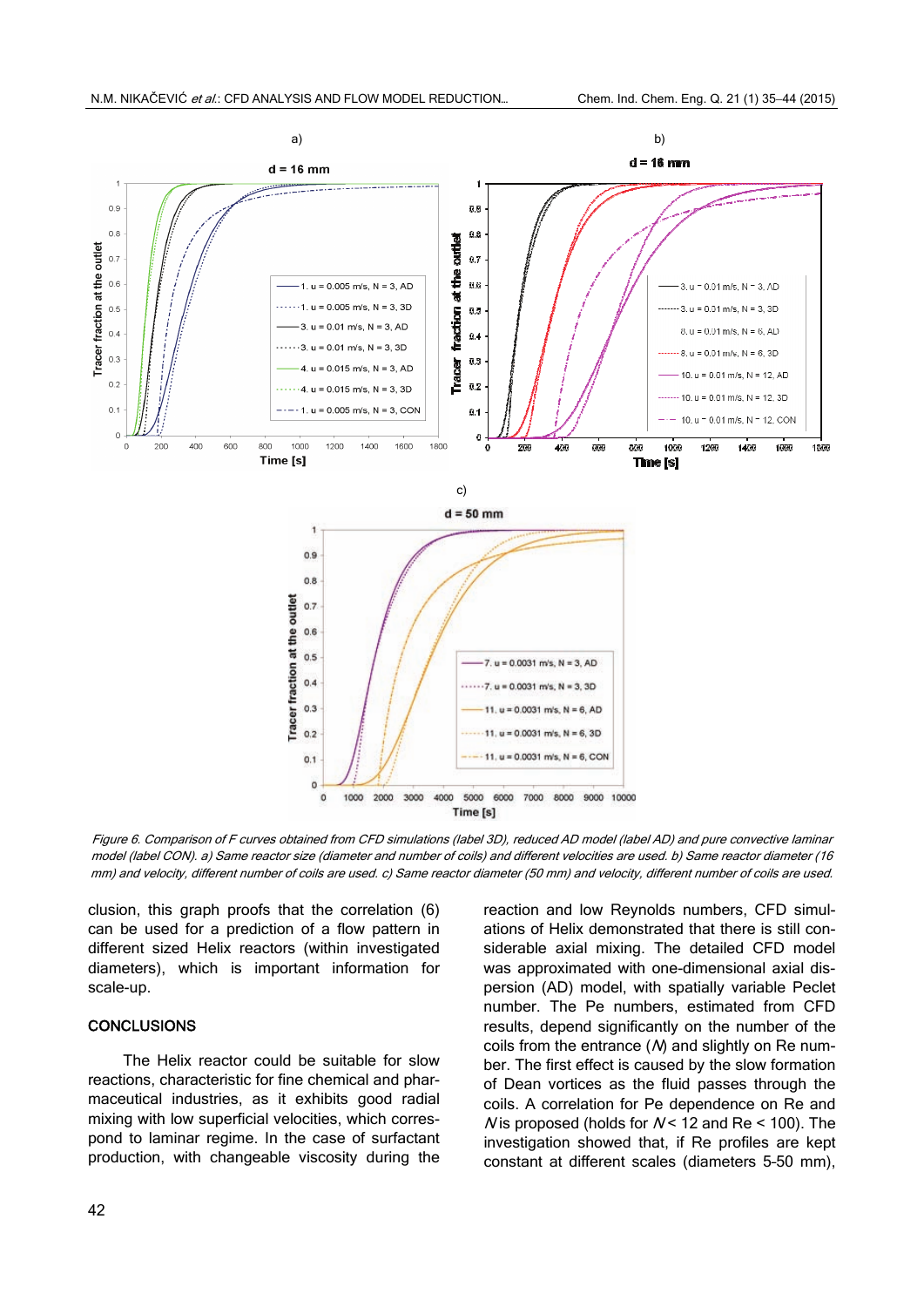the flow pattern would stay the same, which is an important fact for scale-up. The correlation is verified by the comparison with CFD obtained F curves. The comparative analysis confirmed that AD model outperforms a pure convective flow model, which is suitable for surfactant flow in straight pipes.

### **Nomenclature**

- a coefficient for viscosity dependence on reactant conversion, Eq. (1)
- D axial dispersion coefficient (m<sup>2</sup>/s)
- $d$  reactor diameter (m)
- $E$  coefficient for viscosity dependence on temperature (J/mol), Eq. (1)
- $F$  step change response curve, fraction of a tracer at the output
- $L$  reactor length  $(m)$
- Pe dimensionless axial dispersion coefficient, Peclet number, Eq. (3)
- $R$  universal gas constant (J/molK)
- Re Reynolds number, Eq. (8)
- $T$  temperature  $(K)$
- $t$  time (s)
- $u_{av}$  average superficial velocity (m/s)
- $X$  tracer dimensionless concentration, tracer fraction
- $Z$  reactant conversion

#### Greek letters

- $\mu$  dynamic viscosity (Pas)
- $\mu_0$  dynamic viscosity at 293K and zero conversion (Pas), eq. (1)
- $\rho$  density (kg/m<sup>3</sup>)
- $\xi$  dimensionless position

#### **Subscripts**

experiment  $j$ , conditions given in Table 1

 $k$  measurement  $k$  at different positions along the Helix reactor

- in inlet
- out outlet

### Acknowledgements

The authors acknowledge Christopher Jones and Linda Pellens from Procter and Gamble for providing results from viscosity measurements. This work is a part of the ISPT project CORIAC.

## **REFERENCES**

- [1] E. H. Stitt, Chem. Eng. J. 90(1-2) (2002) 47-60
- [2] P. Poechlauer, J. Manley, R. Broxterman, B. Gregertsen, M. Ridemark, Org. Process Res. Dev. 16(10) (2012) 1586-1590
- [3] M.P. Dudukovic, Science 325 (2009) 698-701
- [4] V. Hessel, S. Hardt, H. Lowe, Chemical Micro Process Engineering. Fundamentals, Modeling and Reactions, Wiley-VCH, New York, 2004
- [5] N. M. Nikačević, A. E. M. Huesman, P.M.J. Van den Hof, A. I. Stankiewicz, Chem. Eng. Process 52 (2012) 1-15
- [6] TNO The Netherlands, Patent No. WO2009151322 (A1), 2009
- [7] P. Geerdink, A. Van De Runstraat, E. L. V. Goetheer, C. P. M. Roelands, In Proceedings of AIChE Annual Meeting, Nashville, TN, 2009
- [8] P. Ferziger, M. Perić, Computational Methods for Fluid Dynamics, 3rd ed., Springer, Berlin, 2002
- [9] L. Thielen, A.M. Lankhorst, B.D. Paarhuis, In Proceedings of NAFEMS World Congress, Vancouver, Canada, 2007
- [10] A.M. Lankhorst, B.D. Paarhuis, H.J.C.M. Terhorst, P.J.P.M. Simons, C.R. Kleijn, Surf. Coat. Technol. 201 (2007) 8842
- [11] O. Levenspiel, The Chemical Reactor Omnibook, OSU, Corvallis, OR, 1993.